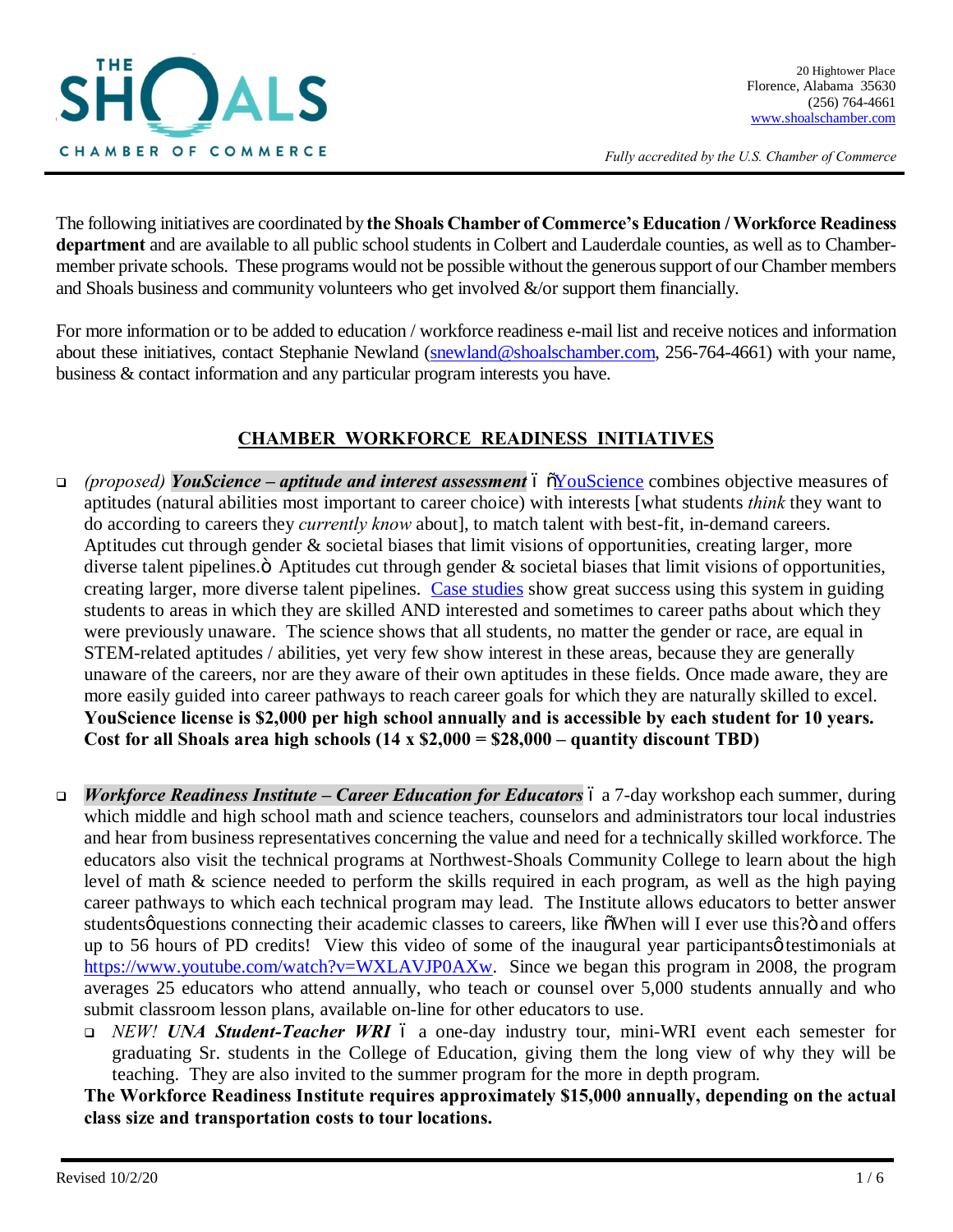**□** *CHOICES* 6 is a dynamic, interactive seminar for 8th graders, presented by business volunteers, to show that every decision (in education, money & time management, life, character, etc.) has consequences and by using self-discipline, they have the power & responsibility to make good choices to affect their futures. We present CHOICES annually to  $\sim$ 1,700 6 8th graders in all middle schools in Colbert & Lauderdale counties. (www.choices.org)

**CHOICES licensing and presenter training requires approximately \$7,500 annually depending on the actual number of volunteer presenters and 8th graders each school year.**

- <sup>q</sup> *Shoals Workforce Resources* website (www.shoalsworkforceresources.com) a one-stop site of helpful workforce resources for Businesses, Job Seekers, Career Education, Skills & Interest Assessments, Training Opportunities, Workforce Incentives, Demographics, Networking, etc. **SWR website requires approximately \$250 annually for hosting.**
- **Job Fairs** 6 as needed, face-to-face, virtual and drive-through Job Fairs can be produced for community-wide participation or for a specific business or industry. **Job Fair expenses vary depending on venue, rental (tables, chairs, A/V), hospitality needs. \$800 - \$2,000+**
- □ *Chamber Member Job Board* ó Chamber members may post job openings for FREE. These opportunities are viewable by the public from https://business.shoalschamber.com/jobs/
	- *NEW!* Including video promos of job listings posted on Chamber Facebook page.
	- Student Work-based Learning  $\ddot{\rm o}$  is category to post opportunities for you and your future workforce to get to know each other! If you are willing to host Tours, 1 day or short term Job Shadowing, Internships, Co-Ops, Apprenticeships, Training i be creative i post it under this category so students and schools will know. This can be a great pre-screening and recruiting tool!
- *Chamber Education Workforce Readiness web page* 6 sponsors of Education Workforce initiatives will be recognized on the Ed Workforce web page (https://www.shoalschamber.com/index.php/priorities/educationworkforce-readiness)
- *Virtual Tours & Career Profiles* 6 employers create virtual tours and career opportunity profile videos for students and educators to learn about local employers, job opportunities, workplace expectorations, academic & skills requirements and educational pathways. Tour videos are posted on the Shoals Workforce Resources website (https://www.shoalsworkforceresources.com/virtual-business-tours) for easy access.
- *Mock Interviews* 6 HR professionals and other business and community volunteers help students prepare for job interviews, either virtually or face-to-face.
- *Virtual Career Chats* 6 Business representatives and technical professionals video chat with students about their jobs, what ts required, what ts expected, O&A.
- **Job Shadowing** 6 (liaison) we encourage students (& teachers) to gain as much job information and experience as possible while in school and will help place those who are interested in job shadowing opportunities.
- <sup>q</sup> *Addiction Experience Speakers* **–** a speakers network of volunteers willing to speak to student groups about their experiences with addictions, to explain the reality of addiction, especially concerning careers and personal finances, and to encourage the students not to take that path.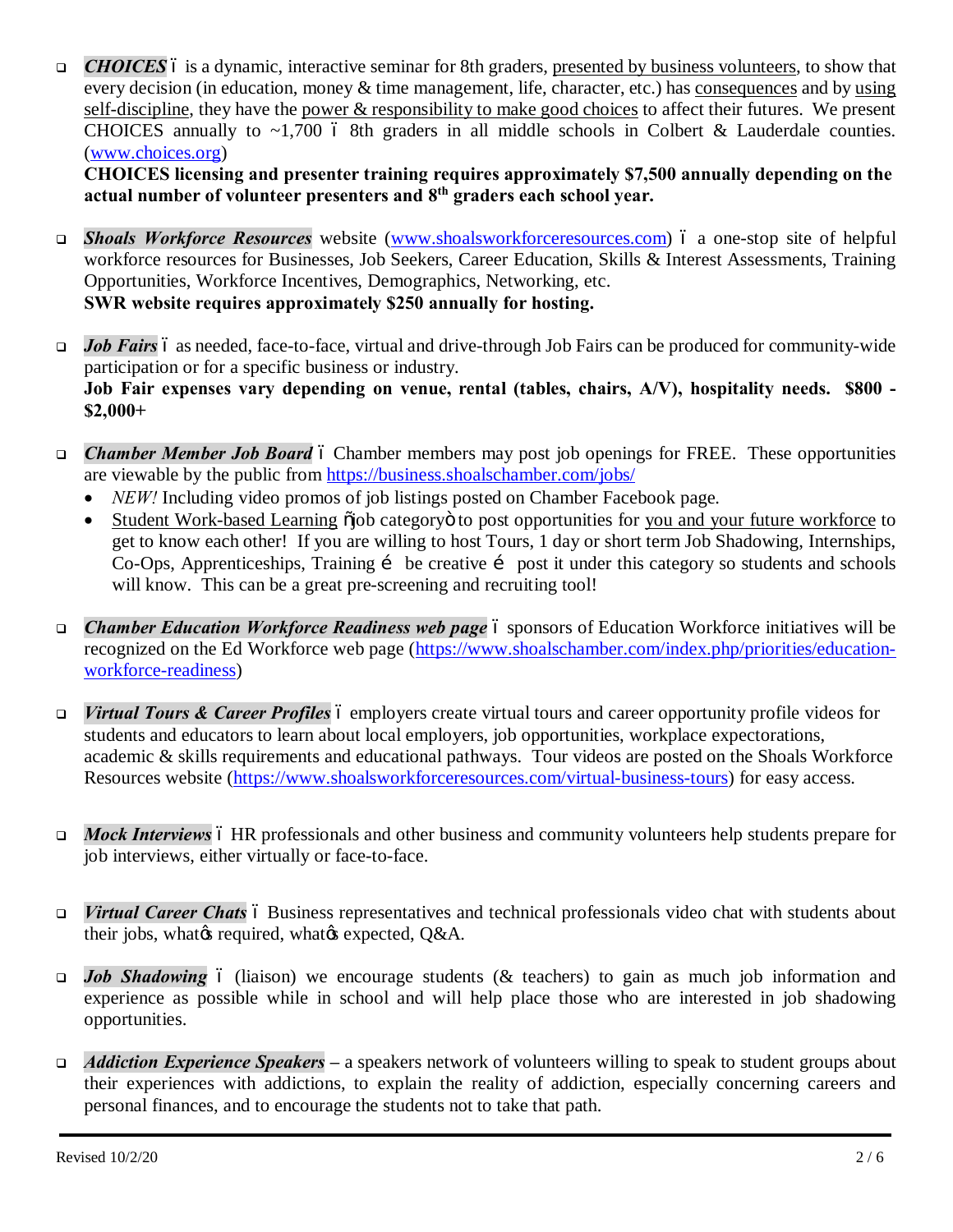

*Fully accredited by the U.S. Chamber of Commerce*

### **PARTNER PROGRAMS**

- **Shoals Scholar Dollars** 6 (partner) a community funded scholarship program to attend Northwest-Shoals Community College and continue to the University of North Alabama, for Colbert & Lauderdale county high school students who have at least a 4-year cumulative 2.5 GPA, 98% attendance rate, no major discipline problems and who are a U.S. citizen. For more information, contact Dr. Randy Pettus, 256-764-4661, randy@shoalsscholardollars.com or go to: www.shoalsscholardollars.com
- *Your Money, Your Life* (formerly *Reality Check*)  $\acute{o}$  (partner) a hands-on, personal finance & budgeting simulation that teaches students the direct relationship between their educational efforts, career options, future income and lifestyle according to your income. They soon learn that being a responsible adult and paying bills is expensive and not necessarily as much  $\delta$ fun and freedom $\ddot{o}$  as they thought. *Reality Check*<sup>'s</sup> simulated society is staffed by business and community volunteers. For more information contact Heidi Tilenius, Lauderdale County Cooperative Extension Service, 256-766-4846, hlt0005@aces.edu, or go to: http://www.aces.edu/4-H-youth/AL4-H/resources/consumer/reality.php
- *Robotics & STEM Programs* 6 (partners) including:

#### **Northwest-Shoals Community College**

- · *NW Alabama BEST Robotics Competition (*www.nwalbest.com) is a 6-week engineering design & build (from raw materials) and business-marketing challenge for middle & high school teams. Contact Kim Sheppard, kim.sheppard@nwscc.edu, 256-331-5331 or Greg Springer, gspringer@nwscc.edu, 256-331- 8088.
- *VEX Robotics Competitions* (https://www.vexrobotics.com/competition) is an engineering design & build (from kit robots) challenge for elementary, middle & high school teams. Contact Greg Springer, gspringer@nwscc.edu, 256-331-8088.

#### **UNA – STEAM Outreach** (https://una.edu/steam-outreach/)

- *Robotics Competition* 6 a programming competition for elementary, middle & high school teams, using their preferred robot. Contact Lee Brownell, lfbrownell@una.edu, 256-765-6907.
- *Rocketry Competition* 6 a qualifying launch event for TARC (Team America Rocketry Challenge), a national rocketry competition. Contact Lee Brownell, lfbrownell@una.edu, 256-765-6907
- <sup>q</sup> *WOW – Worlds of Work – Career Expo* (partner) an annual career expo for middle & high school students at NW-SCC. Businesses within various industry clusters work together to create hands-on displays for students to *experience* some of the aspects of careers in that industry. For more information, contact Stephanie McCulloch, smcculloch@northalabamaworks.com, North Alabama Works, Region 1 Workforce Council event.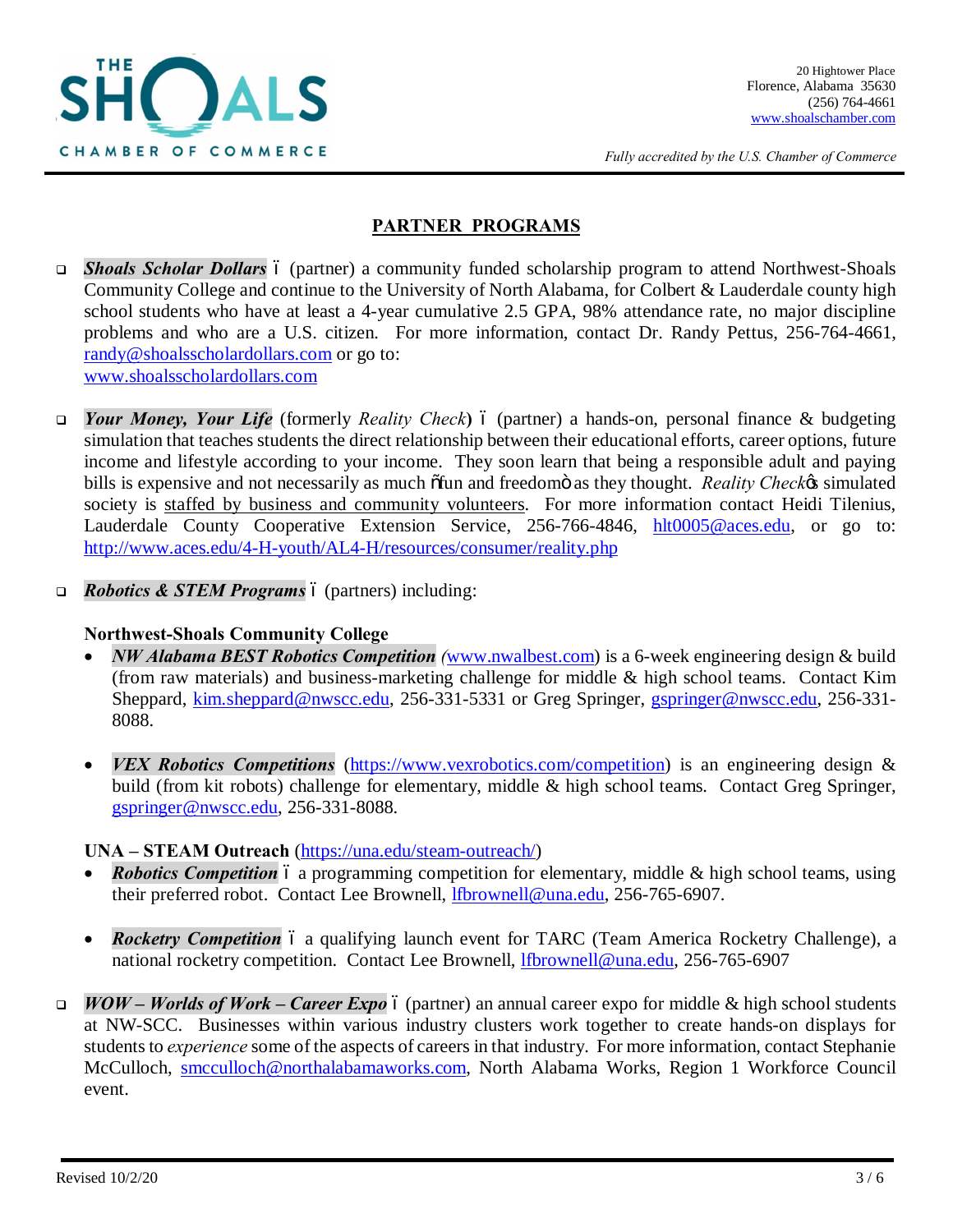- **□** *Teacher Supply Depot* 6 (partner) a free shopping opportunity for educators in Colbert & Lauderdale counties. This is a community project led by Mary Beshears, 256-710-1436, jbeshears@yahoo.com
- **□** *Shoals Spark* 6 (partner) an entrepreneurship & idea competition for middle school, high school and college students. For more information, contact Dr. Amber Paulk, UNA, apaulk@una.edu, 256-765-4855 or go to: http://shoalsbigidea.com/
- □ *Society of Human Resource Management (SHRM), Shoals Chapter* 6 (partner) provides networking and continuing ed. opportunities for those responsible for human resources duties at their businesses. Go to http://shoalschaptershrm.shrm.org/ &/or www.shrm.org for more information.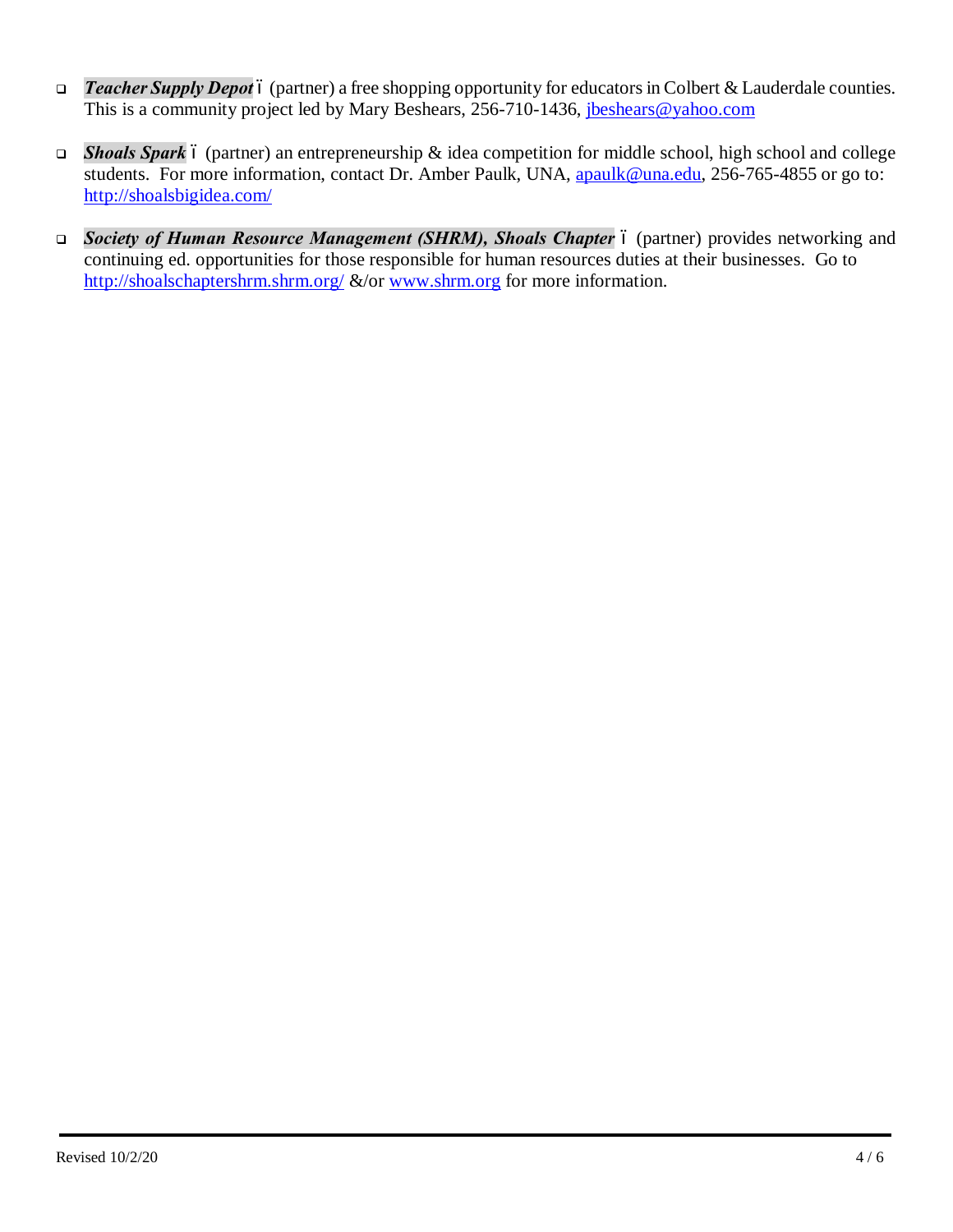

*Fully accredited by the U.S. Chamber of Commerce*

<sup>q</sup> *(proposed) YouScience – aptitude and interest assessment* – YouScience combines objective measures of aptitudes (natural abilities most important to career choice) with interests to match talent with best-fit, indemand careers. Aptitudes cut through gender & societal biases that limit visions of opportunities, creating larger, more diverse talent pipelines. Case studies show great success using this system in guiding students to areas in which they are skilled AND interested and sometimes to career paths about which they were previously unaware. The science shows that all students, no matter the gender or race, are equal in STEMrelated skills, yet very few show interest in these areas, because they are generally unaware of the careers, nor of their own aptitudes in these fields. Once made aware, they are more easily guided into career pathways to reach career goals for which they are naturally skilled to excel.

**YouScience license is \$2,000 per high school annually and is accessible by each student for 10 years. Cost for all Shoals area high schools (14 x \$2,000 = \$28,000 – quantity discount TBD)**

- *Workforce Readiness Institute Career Education for Educators* 6 a 7-day workshop each summer, during which middle and high school math and science teachers, counselors and administrators tour local industries and hear from business representatives concerning the value and need for a technically skilled workforce. The educators also visit the technical programs at Northwest-Shoals Community College to learn about the high level of math & science needed to perform the skills required in each program, as well as the high paying career pathways to which each technical program may lead. The Institute allows educators to better answer studentsø questions connecting their academic classes to careers, like  $\tilde{\text{o}}$ When will I ever use this?" and offers up to 56 hours of PD credits! Please view the 7 min. video of some of the participants  $\phi$  testimonials at https://www.youtube.com/watch?v=WXLAVJP0AXw. Since we began this program in 2008, the program averages 25 educators who attend annually, who teach or counsel over 5,000 students annually and who submit classroom lesson plans, available on-line for other educators to use.
	- <sup>q</sup> *NEW! UNA Student-Teacher WRI* a one-day industry tour, mini-WRI event each semester for graduating Sr. students in the College of Education.

**The Workforce Readiness Institute requires approximately \$15,000 annually, depending on the actual class size and transportation costs to tour locations.**

**□** *CHOICES* 6 is a dynamic, interactive seminar for 8th graders, presented by business volunteers, to show that every decision (in education, money & time management, life, character, etc.) has consequences and by using self-discipline, they have the power & responsibility to make good choices to affect their futures. We present CHOICES annually to  $\sim$ 1,700 6 8th graders in all middle schools in Colbert & Lauderdale counties. (www.choices.org)

**CHOICES licensing and presenter training requires approximately \$7,500 annually depending on the actual number of volunteer presenters and 8th graders each school year.**

- <sup>q</sup> *Shoals Workforce Resources* website (www.shoalsworkforceresources.com) a one-stop site of helpful workforce resources for Businesses, Job Seekers, Career Education, Skills & Interest Assessments, Training Opportunities, Workforce Incentives, Demographics, Networking, etc. **SWR website requires approximately \$250 annually for hosting.**
- **Job Fairs** 6 as needed, face-to-face, virtual and drive-through Job Fairs can be produced for community-wide participation or for a specific business or industry.